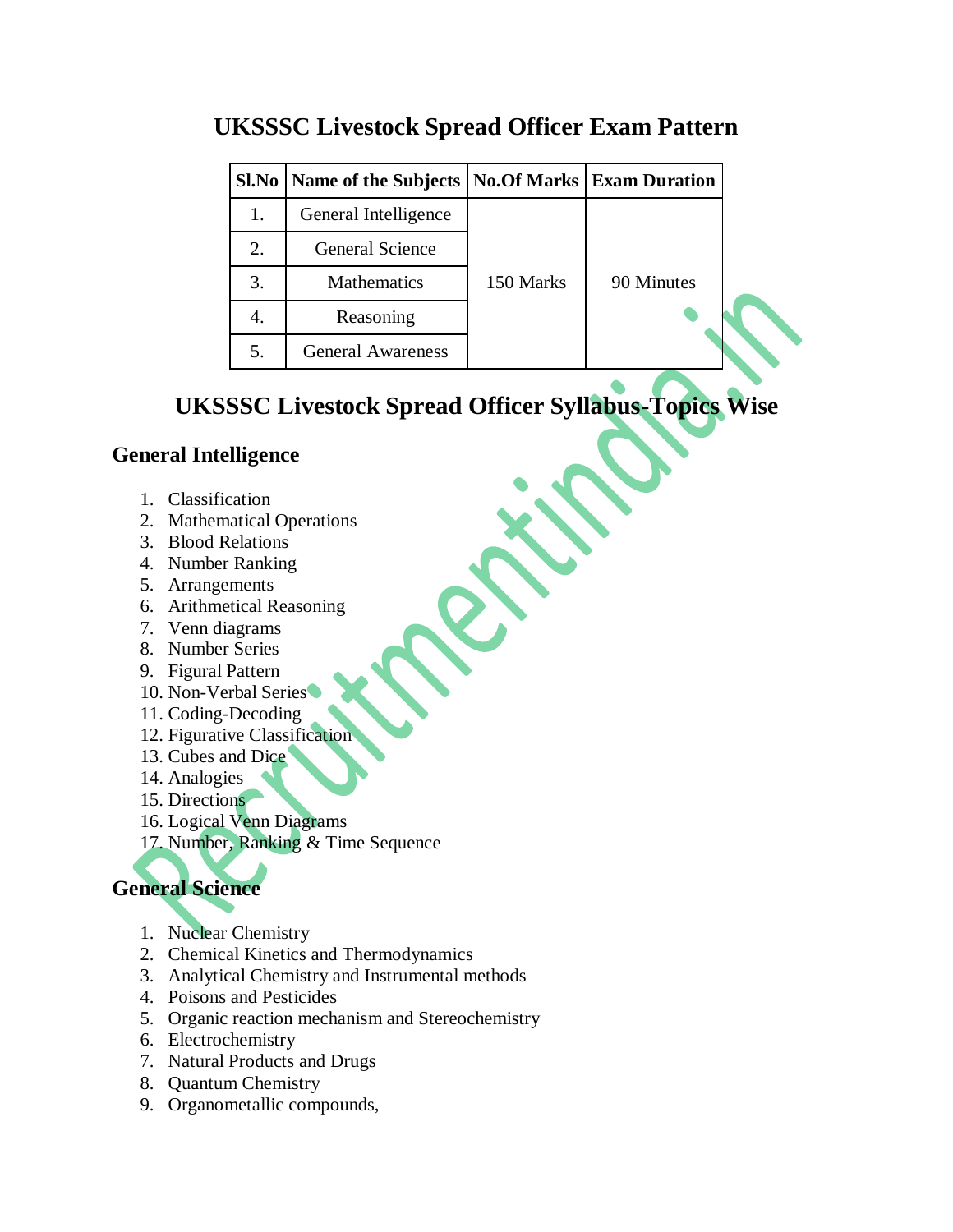- 10. Bioinorganic chemistry,
- 11. Polymers

#### **Mathematics**

- Time and Distance
- Quadratic Equations
- Ratio and Proportion
- Areas
- Profit and Loss
- Probability
- Odd Man Out
- Races and Games
- Numbers and Ages
- Problems on Numbers
- Pipes and Cisterns
- Simple Equations
- Permutations and Combinations
- Compound Interest
- Averages
- Mensuration
- Boats and Streams
- Indices and Surds
- Simplification and Approximation
- Simple Interest
- Problems on LCM and HCF
- Time and Work Partnership
- Problems on Trains
- Volumes
- Percentages
- Mixtures and Allegations

#### **Reasoning**

- 1. Series Completion
- 2. Direction Sense Test
- 3. Verification of truth of the Statement
- 4. Classification
- 5. Data Sufficiency
- 6. Alpha-Numeric Sequence Puzzle
- 7. Puzzle Test
- 8. Completion Incomplete Pattern
- 9. Spotting embedded figures
- 10. Blood Relations
- 11. Situation Reaction Test
- 12. Coding-Decoding